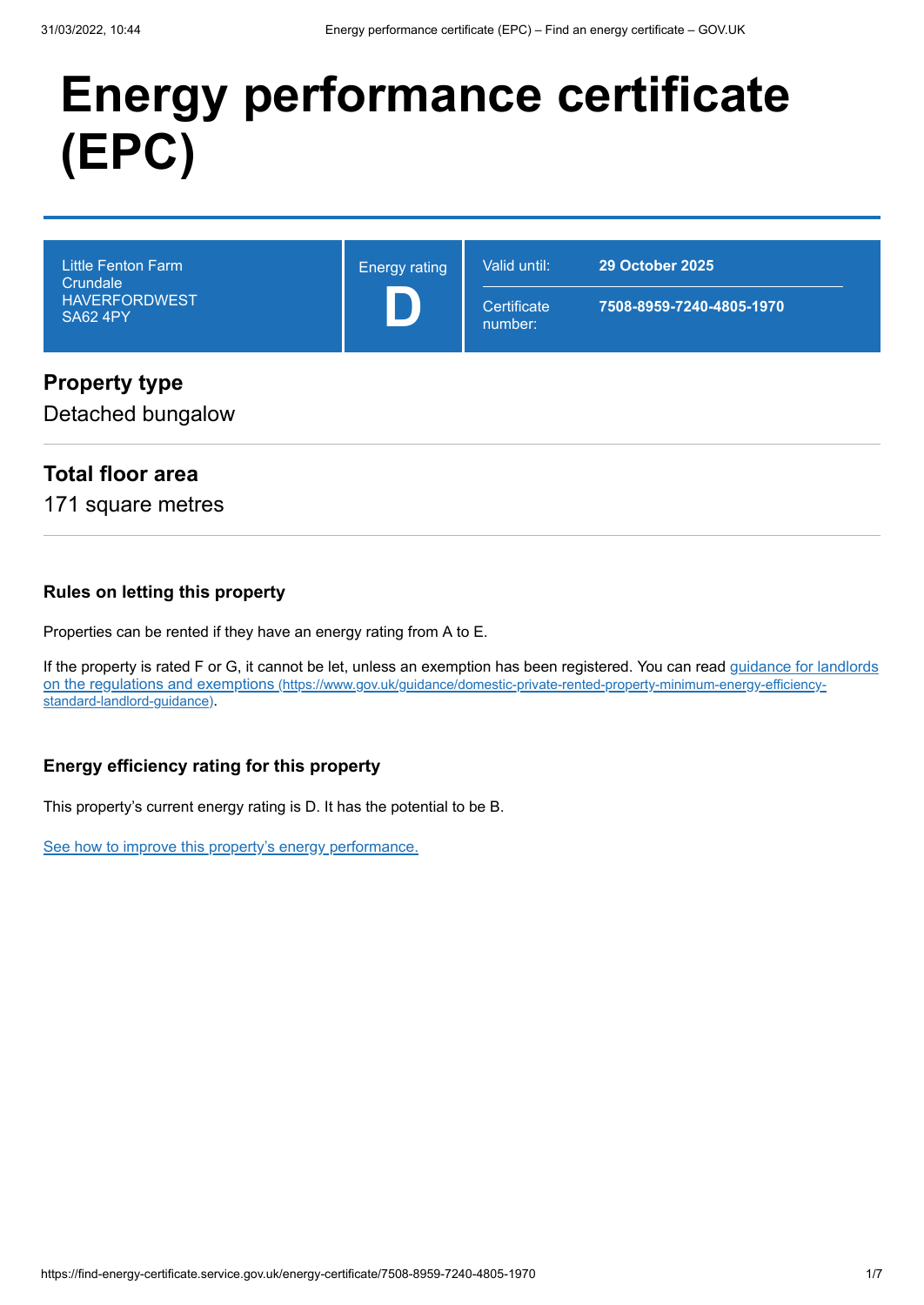| <b>Score</b> | <b>Energy rating</b> |   | <b>Current</b> | <b>Potential</b> |
|--------------|----------------------|---|----------------|------------------|
| $92 +$       | Ą                    |   |                |                  |
| 81-91        | Β                    |   |                | 90<br>B          |
| 69-80        | $\mathbf C$          |   |                |                  |
| 55-68        | ID.                  |   | 67<br>D        |                  |
| 39-54        | E                    |   |                |                  |
| $21 - 38$    |                      | F |                |                  |
| $1 - 20$     |                      | G |                |                  |

The graph shows this property's current and potential energy efficiency.

Properties are given a rating from A (most efficient) to G (least efficient).

Properties are also given a score. The higher the number the lower your fuel bills are likely to be.

For properties in England and Wales:

- the average energy rating is D
- the average energy score is 60

#### **Breakdown of property's energy performance**

This section shows the energy performance for features of this property. The assessment does not consider the condition of a feature and how well it is working.

Each feature is assessed as one of the following:

- very good (most efficient)
- good
- average
- poor
- very poor (least efficient)

When the description says "assumed", it means that the feature could not be inspected and an assumption has been made based on the property's age and type.

| <b>Feature</b> | <b>Description</b>                         | Rating    |
|----------------|--------------------------------------------|-----------|
| Wall           | Cavity wall, as built, insulated (assumed) | Good      |
| Roof           | Pitched, 300 mm loft insulation            | Very good |
| Roof           | Roof room(s), insulated (assumed)          | Good      |

https://find-energy-certificate.service.gov.uk/energy-certificate/7508-8959-7240-4805-1970 2/7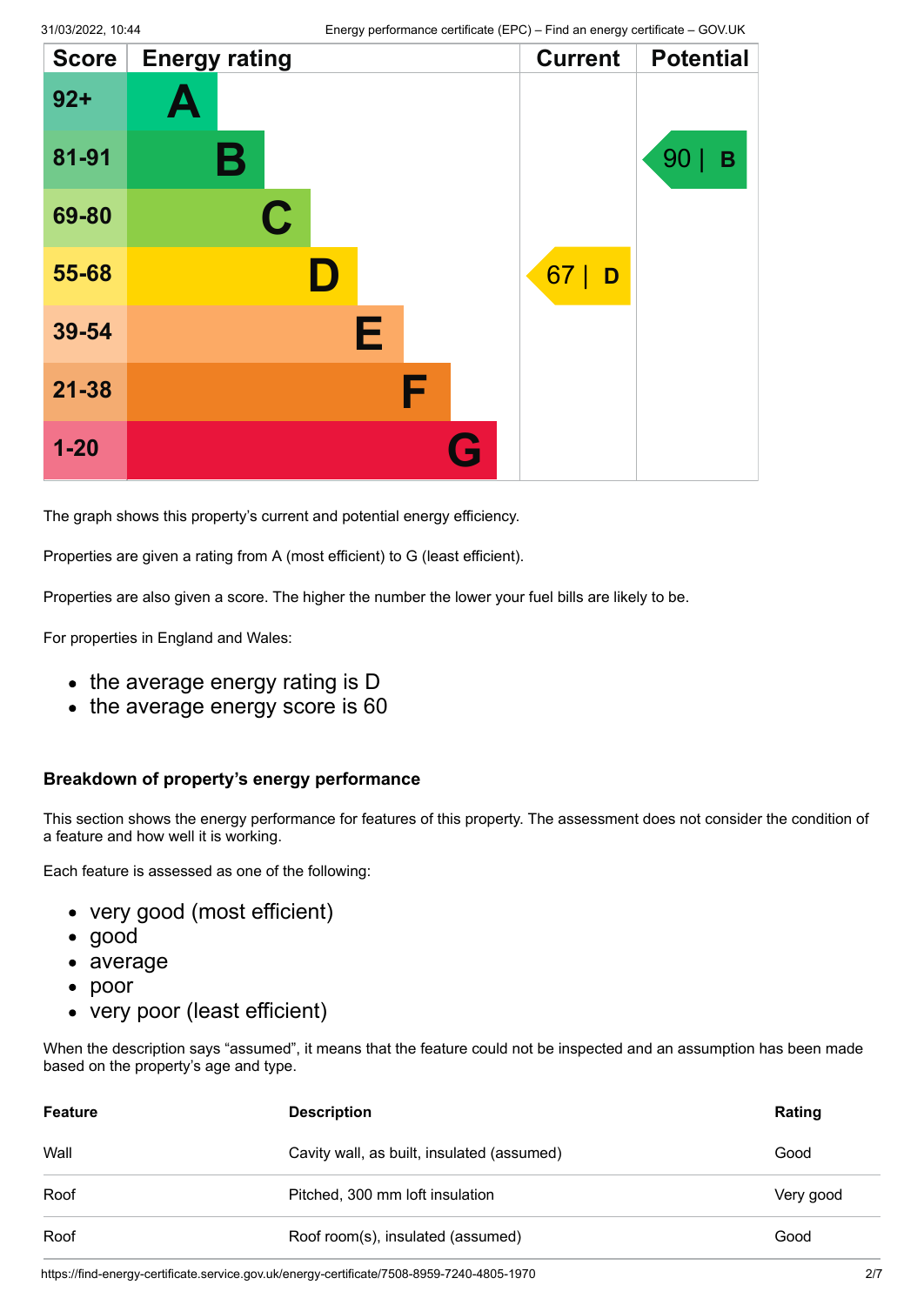31/03/2022, 10:44 Energy performance certificate (EPC) – Find an energy certificate – GOV.UK

| <b>Feature</b>       | <b>Description</b>                          | Rating  |
|----------------------|---------------------------------------------|---------|
| Window               | Fully double glazed                         | Good    |
| Main heating         | Boiler and radiators, oil                   | Average |
| Main heating control | Programmer, room thermostat and TRVs        | Good    |
| Hot water            | From main system                            | Average |
| Lighting             | Low energy lighting in 33% of fixed outlets | Average |
| Floor                | Solid, insulated (assumed)                  | N/A     |
| Secondary heating    | Room heaters, dual fuel (mineral and wood)  | N/A     |

# **Primary energy use**

The primary energy use for this property per year is 139 kilowatt hours per square metre (kWh/m2).

### What is primary energy use?

#### **Environmental impact of this property**

This property's current environmental impact rating is D. It has the potential to be B.

Properties are rated in a scale from A to G based on how much carbon dioxide (CO2) they produce.

Properties with an A rating produce less CO2 than G rated properties.

### **An average household produces**

### 6 tonnes of CO2

### **This property produces**

6.0 tonnes of CO2

# **This property's potential production**

2.4 tonnes of CO2

By making the [recommended changes](#page-3-0), you could reduce this property's CO2 emissions by 3.6 tonnes per year. This will help to protect the environment.

Environmental impact ratings are based on assumptions about average occupancy and energy use. They may not reflect how energy is consumed by the people living at the property.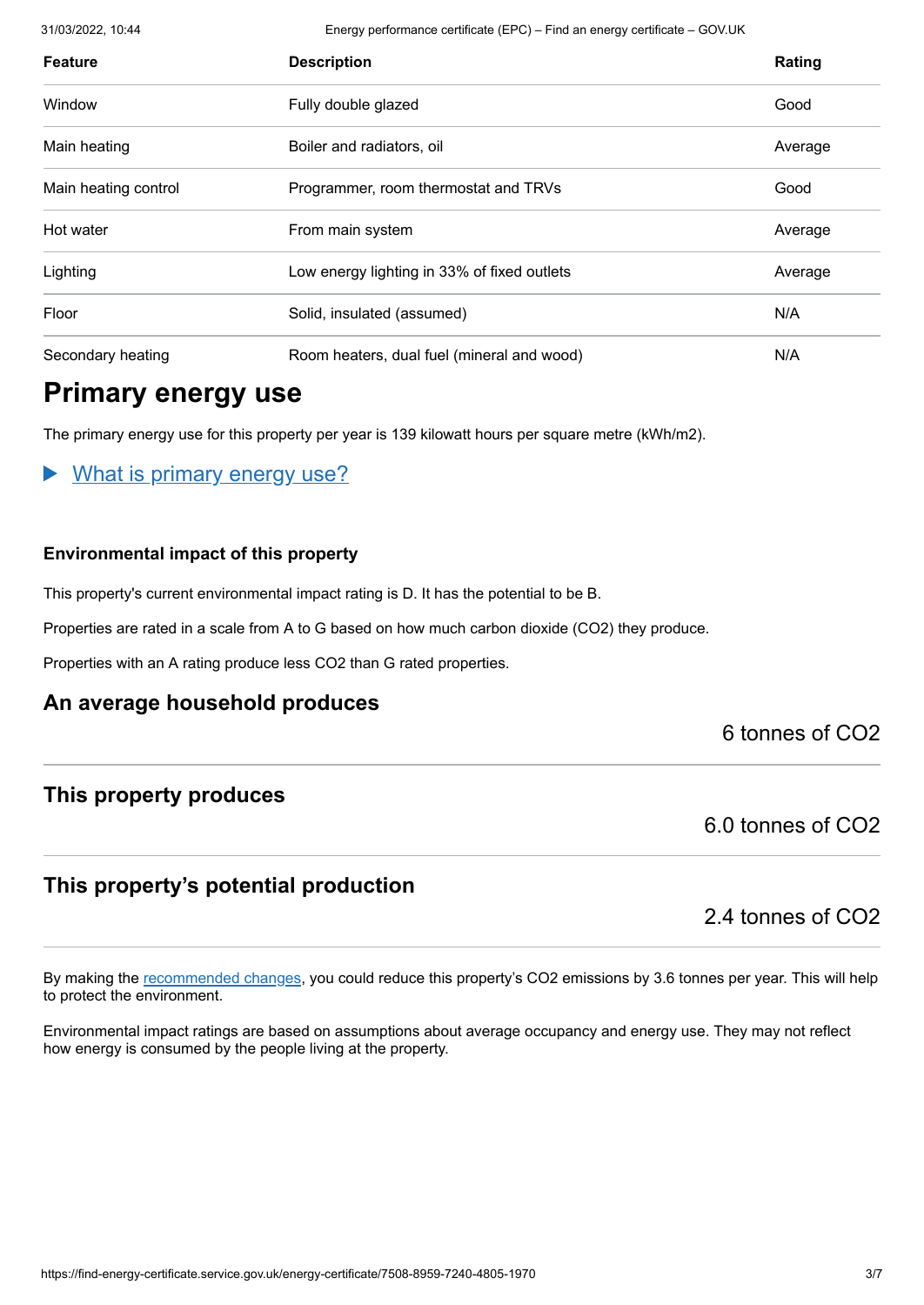#### <span id="page-3-0"></span>**How to improve this property's energy performance**

Making any of the recommended changes will improve this property's energy efficiency.

Potential energy rating **B** If you make all of the recommended changes, this will improve the property's energy rating and score from D (67) to B (90). **Recommendation 1: Low energy lighting** Low energy lighting **Typical installation cost** £90 **Typical yearly saving** £46 **Potential rating after carrying out recommendation 1** 68 | D What is an energy rating?

# **Recommendation 2: Replace boiler with new condensing boiler**

Condensing boiler

**Typical installation cost**

£2,200 - £3,000

£51

70 | C

### **Typical yearly saving**

### **Potential rating after carrying out recommendations 1 and 2**

# **Recommendation 3: Solar water heating**

Solar water heating

### **Typical installation cost**

£4,000 - £6,000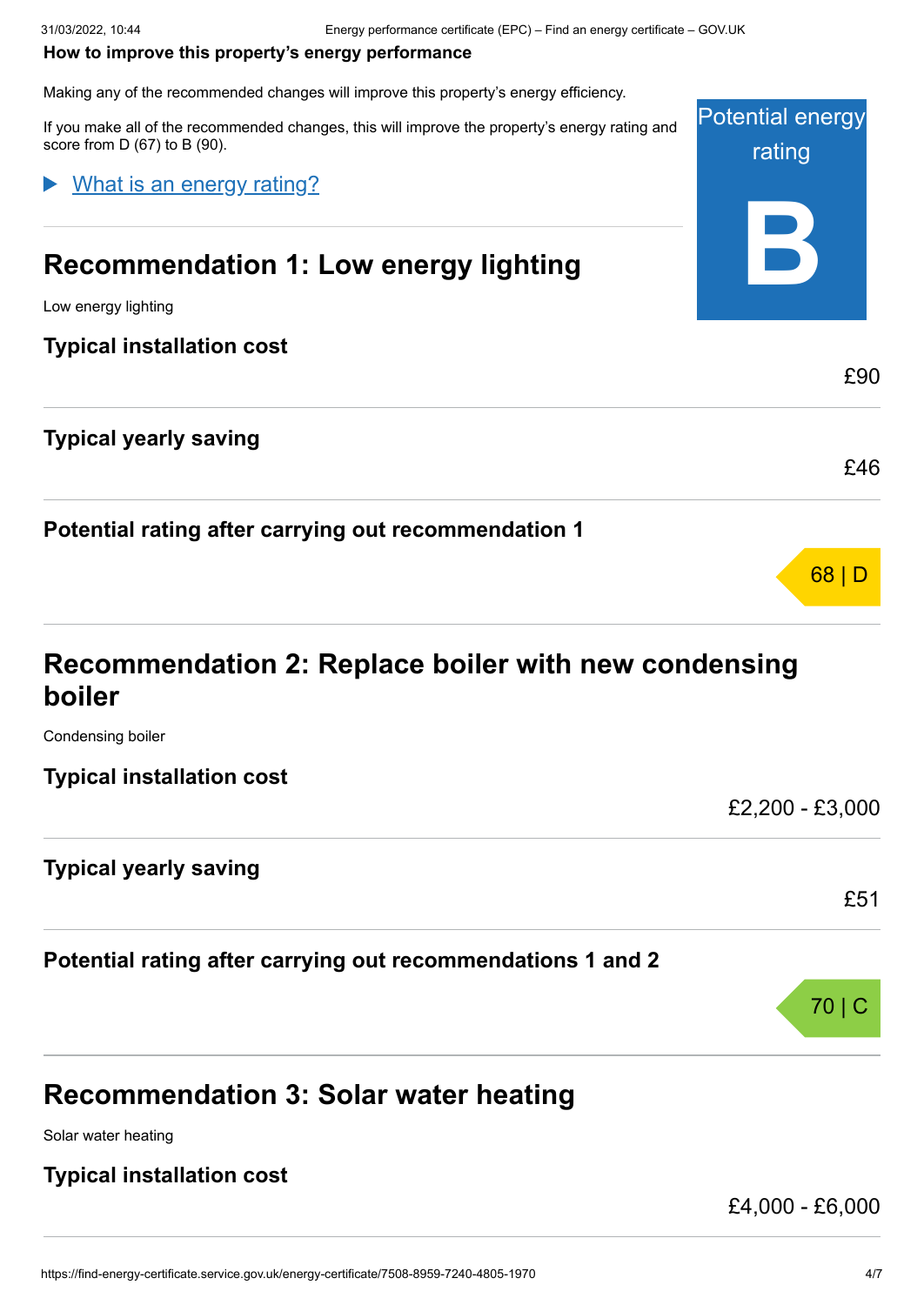# **Potential rating after carrying out recommendations 1 to 3** 71 | C **Recommendation 4: Solar photovoltaic panels, 2.5 kWp** Solar photovoltaic panels **Typical installation cost** £5,000 - £8,000 **Typical yearly saving** £288 **Potential rating after carrying out recommendations 1 to 4** 77 | C **Recommendation 5: Wind turbine** Wind turbine **Typical installation cost** £15,000 - £25,000 **Typical yearly saving** £538 **Potential rating after carrying out recommendations 1 to 5** 90 | B **Paying for energy improvements** [Find energy grants and ways to save energy in your home.](https://www.gov.uk/improve-energy-efficiency) (https://www.gov.uk/improve-energy-efficiency)

#### **Estimated energy use and potential savings**

# **Estimated yearly energy cost for this property**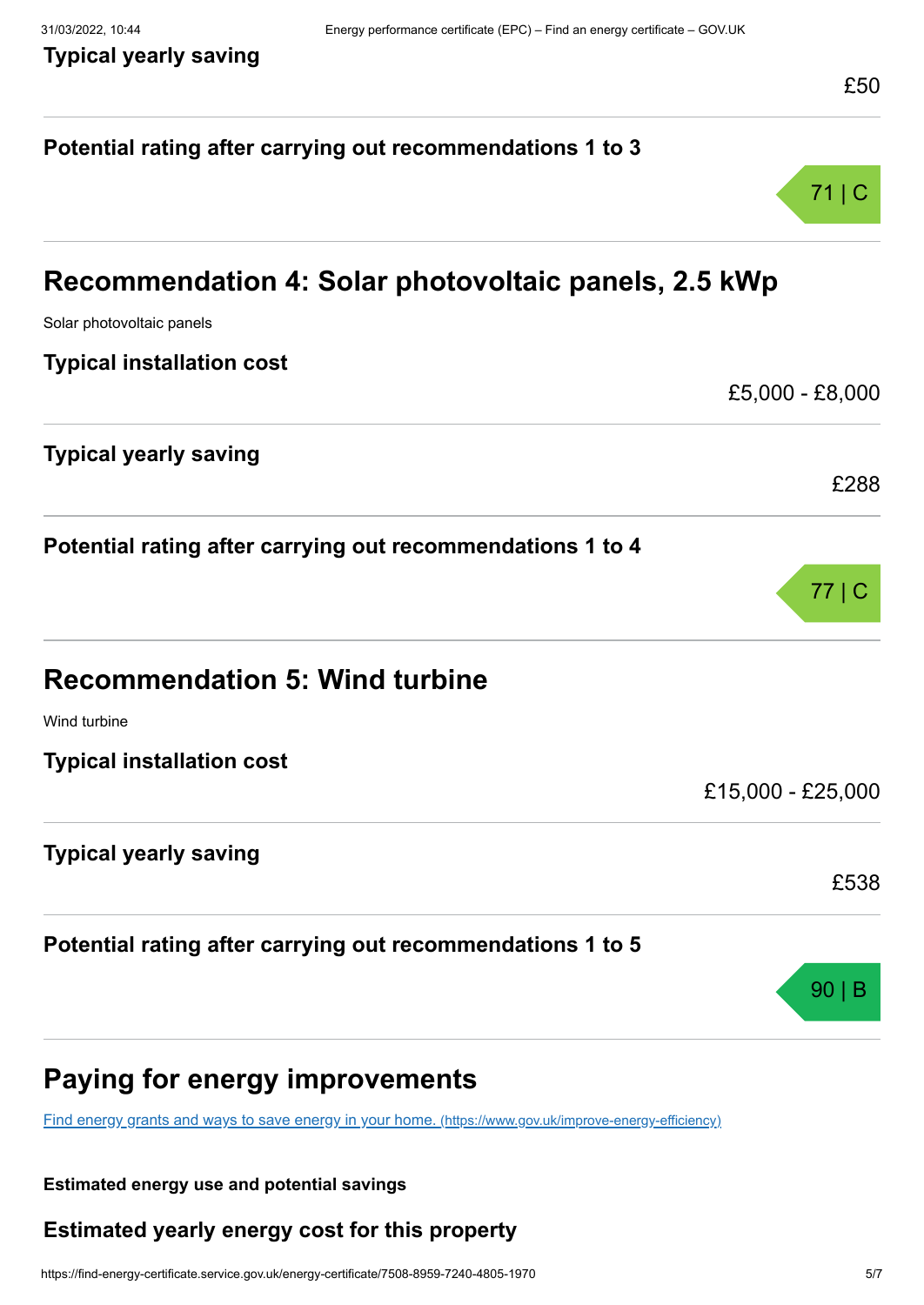## **Potential saving**

The estimated cost shows how much the average household would spend in this property for heating, lighting and hot water. It is not based on how energy is used by the people living at the property.

The estimated saving is based on making all of the recommendations in [how to improve this property's energy performance.](#page-3-0)

For advice on how to reduce your energy bills visit Simple Energy Advice [\(https://www.simpleenergyadvice.org.uk/\)](https://www.simpleenergyadvice.org.uk/).

# **Heating use in this property**

Heating a property usually makes up the majority of energy costs.

### **Estimated energy used to heat this property**

### **Space heating**

11406 kWh per year

### **Water heating**

3534 kWh per year

### **Potential energy savings by installing insulation**

The assessor did not find any opportunities to save energy by installing insulation in this property.

You might be able to receive Renewable Heat Incentive payments [\(https://www.gov.uk/domestic-renewable-heat-incentive\)](https://www.gov.uk/domestic-renewable-heat-incentive). This will help to reduce carbon emissions by replacing your existing heating system with one that generates renewable heat. The estimated energy required for space and water heating will form the basis of the payments.

#### **Contacting the assessor and accreditation scheme**

This EPC was created by a qualified energy assessor.

If you are unhappy about your property's energy assessment or certificate, you can complain to the assessor directly.

If you are still unhappy after contacting the assessor, you should contact the assessor's accreditation scheme.

Accreditation schemes are appointed by the government to ensure that assessors are qualified to carry out EPC assessments.

# **Assessor contact details**

### **Assessor's name**

Paul Lucas

# **Telephone** 01437 762538